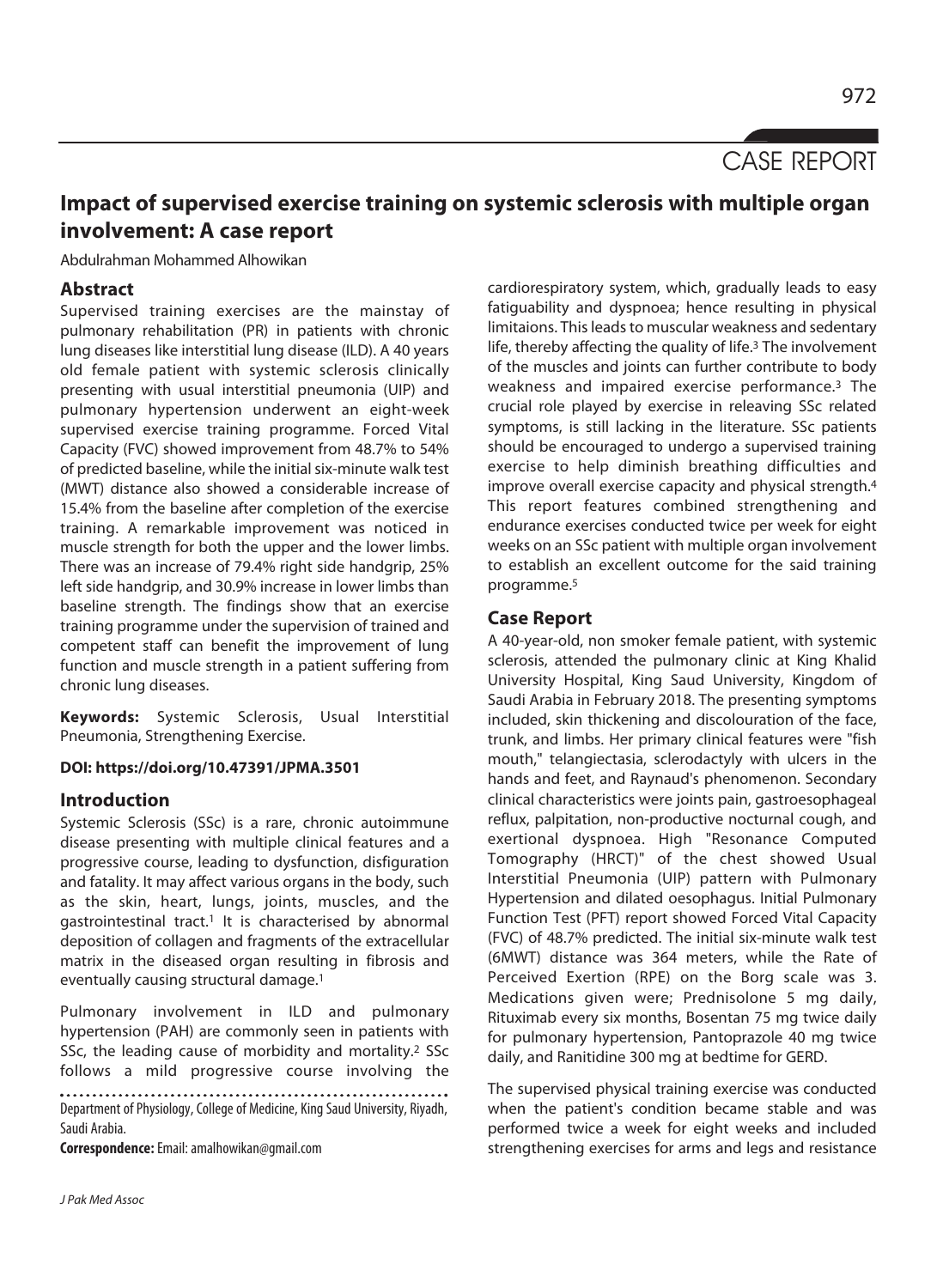| 973 | Impact of supervised exercise training on systemic sclerosis with multiple organ involvement: A case report |
|-----|-------------------------------------------------------------------------------------------------------------|
|-----|-------------------------------------------------------------------------------------------------------------|

**Table-1:** Comparison of variables before and after exercise.

| <b>Variable</b>          | <b>Before Exercise</b> | <b>After Exercise</b> |
|--------------------------|------------------------|-----------------------|
| <b>Spirometry</b>        |                        |                       |
| $FVC$ (L)                | 1.8                    | 2.08                  |
| FEV1(L)                  | 1.37                   | 1.66                  |
| <b>FEV1/FVC (%)</b>      | 76                     | 80                    |
| FEF 25-75% (L/sec)       | 1.07                   | 1.48                  |
| FEF Max (L/sec)          | 3.88                   | 5.05                  |
| <b>6 MWT Measurement</b> |                        |                       |
| Time (min)               | 6                      | 6                     |
| Heart Rate (bpm)         | 139                    | 119                   |
| Blood Pressure (mm Hq)   | 101/73                 | 112/61                |
| Oximetry (%)             | 95                     | 94                    |
| <b>Borg Scale</b>        | 3                      | 0.5                   |
| Distance (m)             | 364                    | 403                   |
| <b>Muscle Strength</b>   |                        |                       |
| Hand Grip (kg)           |                        |                       |
| Right                    | 12.6                   | 13.6                  |
| Left                     | 8                      | 10                    |
| Lower Limbs (kg)         | 38                     | 55                    |

FVC - Forced Vital Capacity; FEV1 - Forced Expiratory Volume in 1 sec; FEF 25-75% -

Forced Expiratory Flow over the middle one-half of the FVC; FEF Max - Flow Expiratory Flow; 6MWT - 6 Minute Walk Test.

exercises for the arms, legs, and chest. A six-minute walk test (6MWT) was done before and after the training exercises. On day 1, the patient signed the informed consent and responded to the Dyspnoea-12 Questionnaire.5 Muscle strength for the upper limbs (handgrip) and lower limbs was measured using the hand and thigh dynamometer. The body composition was analysed using the In-Body 520 analyser.

The patient's blood pressure (BP), heart rate (HR), and peripheral capillary oxygen saturation (SpO2) were checked before performing the 5-10 minute warm-up stretching exercises, subsequently followed by a series of endurance and strengthening exercises for about thirty

**Table-2:** Dyspnoea-12 questionnaire before and after exercise.

| <b>Questionnaire Items</b>              | <b>Before Exercise</b> | <b>After Exercise</b> |
|-----------------------------------------|------------------------|-----------------------|
| 1) My breath does not go in all the way |                        |                       |
| 2) My breath requires more work         |                        |                       |
| 3) I fell short of breath               |                        |                       |
| 4) I have difficulty catching my breath |                        |                       |
| 5) I cannot get enough air              |                        |                       |
| 6) My breathing is uncomfortable        |                        |                       |
| 7) My breathing is exhausting           |                        |                       |
| 8) My breathing makes me feel depressed |                        |                       |
| 9) My breathing makes me feel miserable |                        |                       |
| 10) My breathing is distressing         |                        |                       |
| 11) My breathing makes me agitated      |                        |                       |
| 12) My breathing is irritating          |                        |                       |

0 (None); 1 (Mild); 2 (Moderate); 3 (Severe).

minutes. During the activity, the heart rate as shown on the Polar watch worn by the patient and the  $SpO<sub>2</sub>$  as determined by the handheld Pulse Oximeter were constantly monitored, and the Borg Scale was used for measuring the Rate of Perceived Exertion (RPE).

Spirometry, six-minute walk test and muscle strength for upper and lower limbs were evaluated before and after the exercise training, as shown in Table-1.Whereas, Table-2 shows the dyspnoea-12 Questionnaire as responded by the patient before and after the 8-week training exercise. The questions asked were directed to the patient's perceived breathlessness concerning the present physical condition.6

Consent of the patient was obtained for publishing her case for enhancement of science.

### **Discussion**

The mainstay of Pulmonary Rehabilitation in patients with chronic lung diseases is a supervised exercise training programme leading to muscle strength fitness, alleviation of respiratory symptoms, and improvement of physical incapability.7 This is our ultimate objective. Spirometry is a screening test for SSc patients without apparent pulmonary involvement and is vital in their long-term management.

Our patient showed improvement in the spirometric results in this report, particularly on the Forced Vital Capacity (FVC), which is a critical parameter. After completing the exercise training programme, the FVC increased to 54% from its baseline of 48.7%. Other parameters also showed improvement. Consequently, the patient's respiratory symptoms also improved based on the Dyspnoea-12 Questionnaire presented in Table-2.

The six-minute walk test is commonly used to assess the physical ability of patients with chronic lung impairment to undertake exercises and their functional capability to perform daily activities.8 It is also a prognostic tool for patients with cardiopulmonary illnesses. A study conducted by Al Ameri and coworkers demonstrated a proportionate decrease in 6MWT distance and a decrease in FEV1 and FVC in patients with different respiratory conditions.9 It shows a correlation between the PFT parameters and the 6MWT distance. As with our patient, her 6MWT has notably increased after exercise from the baseline of 364 meters to 403 meters. Her muscle strength, general well-being, and physical performance also improved. Many earlier studies have claimed an apparent correlation between muscle strength and lung function<sup>10</sup>. Our patient showed marked improvement in handgrip and lower limb muscle strength after the exercise training, thus improving the physical